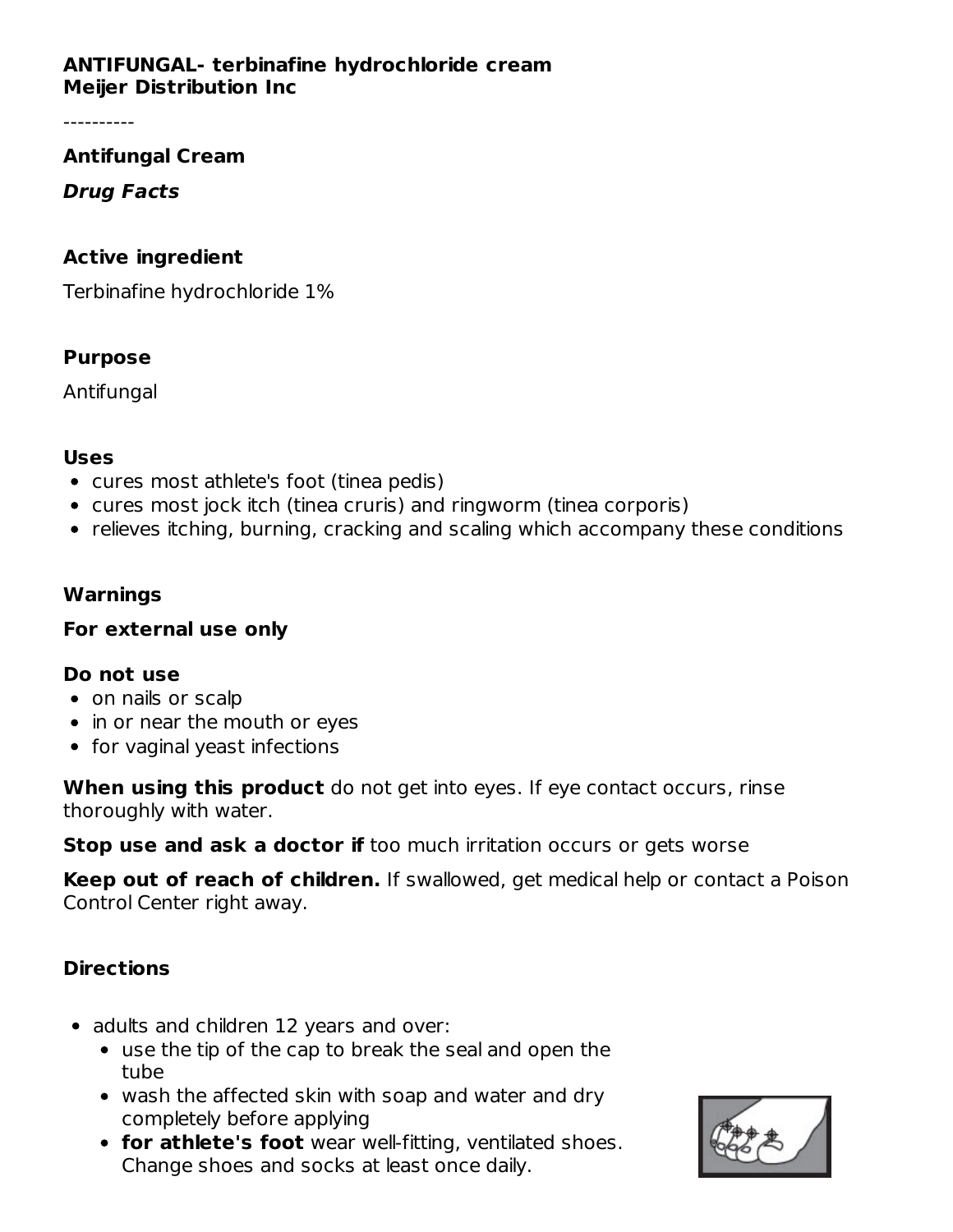- **between the toes only:** apply twice a day (morning and night) for **1 week** or as directed by a doctor
- **on the bottom or sides of the foot:** apply twice a day (morning and night) for **2 weeks** or as directed by a doctor
- **for jock itch and ringworm:** apply once a day (morning **or** night) for **1 week** or as directed by a doctor
- wash hands after each use
- children under 12 years: ask a doctor



2 weeks on the bottom or sides of the foot

# **Other information**

## **TAMPER EVIDENT: DO NOT USE IF THE SEAL ON THE TUBE IS PUNCTURED OR NOT VISIBLE.**

- store at controlled room temperature 20° to 25°C (68° to 77°F)
- see carton or tube crimp for lot number and expiration date

## **Inactive ingredients**

benzyl alcohol, cetyl alcohol, cetyl palmitate, isopropyl myristate, polysorbate 60, purified water, sodium hydroxide, sorbitan monostearate, stearyl alcohol

## **Questions?**

call **1-866-923-4914**

## **DIST. BY MEIJER DISTRIBUTION, INC. GRAND RAPIDS, MI 49544**

# **PRINCIPAL DISPLAY PANEL - 30 g Tube Carton**

meijer ®

NDC 41250-080-02 Compare to Lamisil AT $^{\circledR}$ active ingredient\*

antifungal cream Terbinafine Hydrochloride Cream | 1% | Antifungal Relieves Itching

NET WT 1 oz (30 g) Full Prescription Strength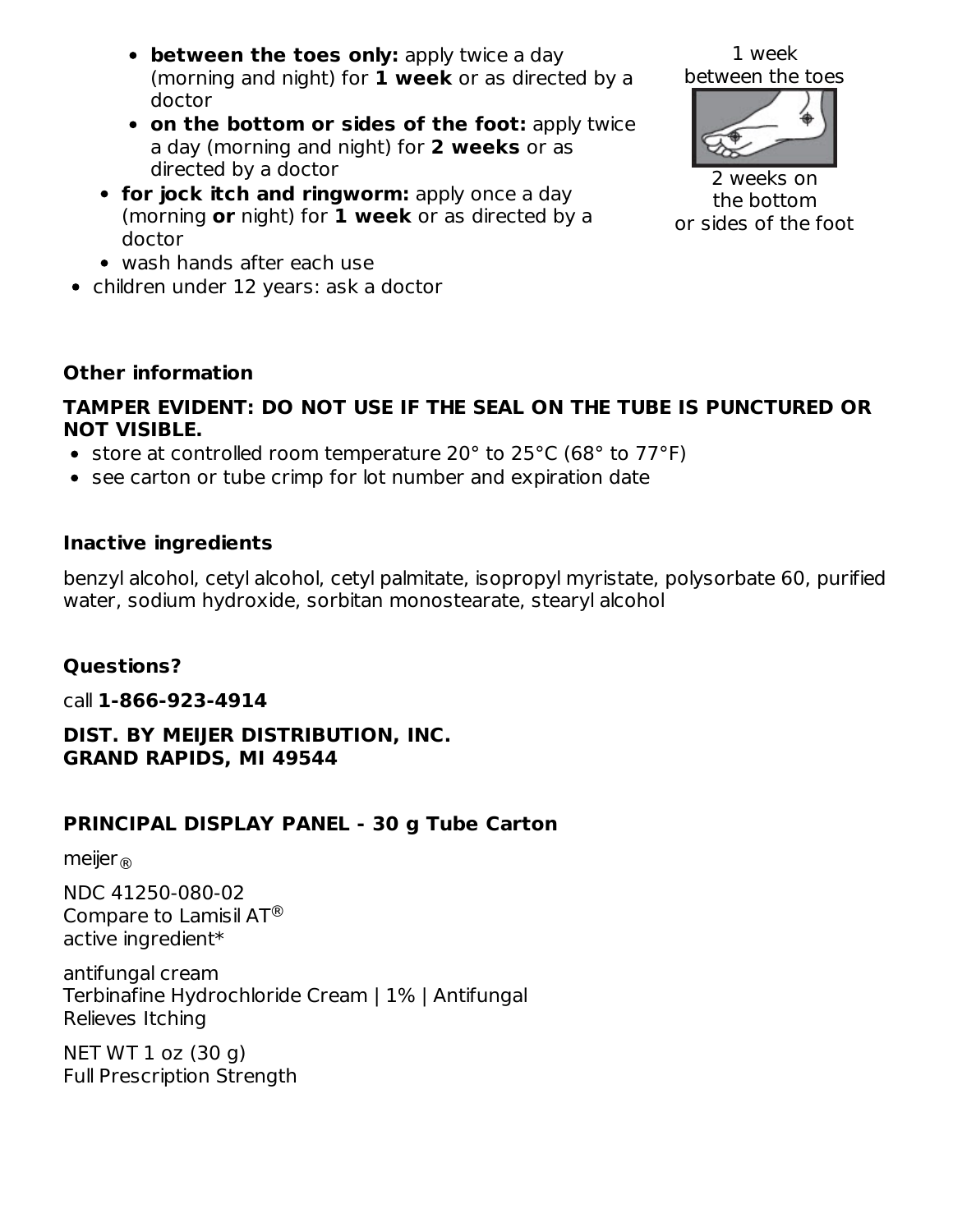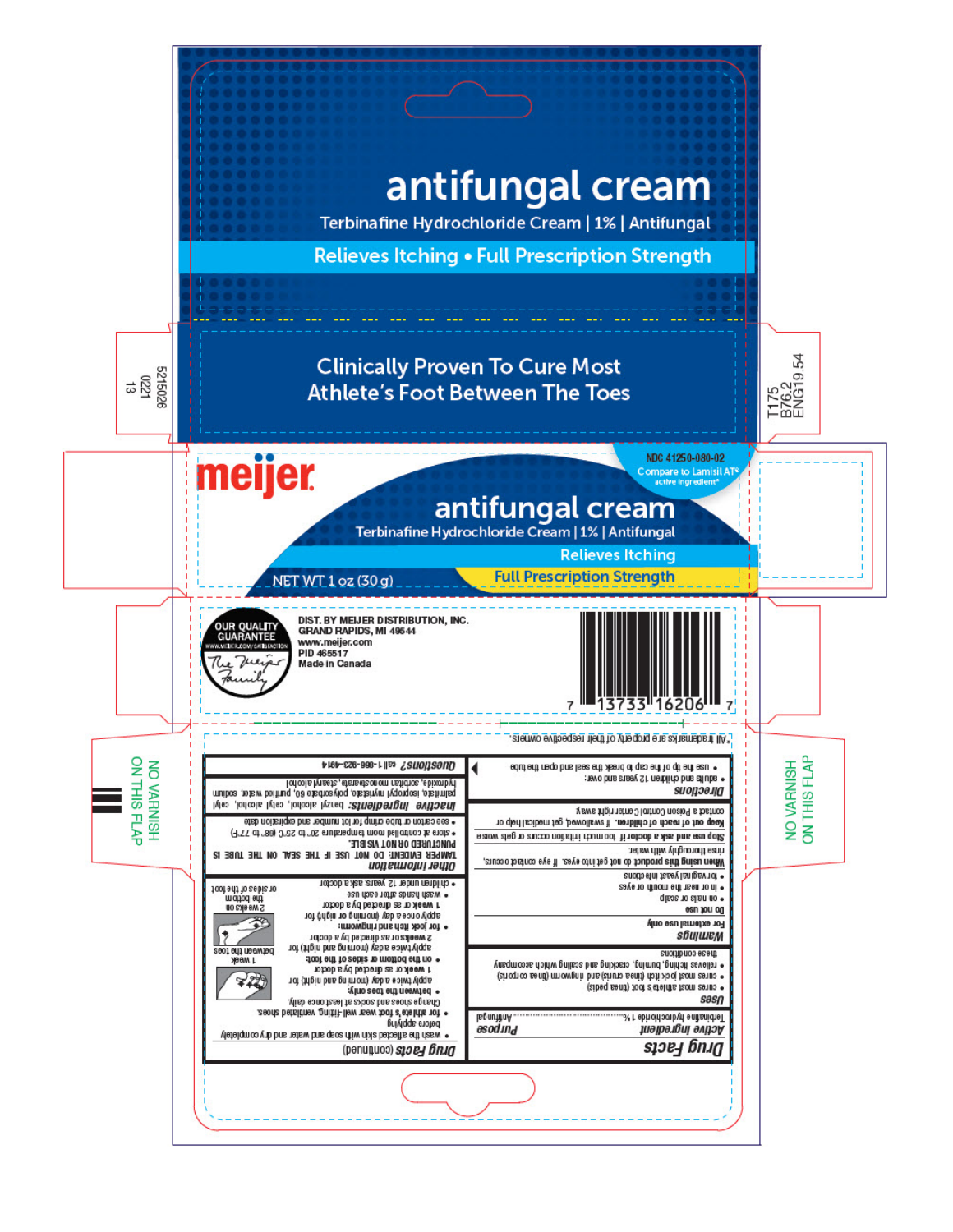## **ANTIFUNGAL** terbinafine hydrochloride cream **Product Information Product Type INDUMAN OTC DRUG Item Code (Source)** NDC:41250-080 **Route of Administration** TOPICAL **Active Ingredient/Active Moiety Ingredient Name Basis of Strength Strength Terbinafine Hydrochloride** (UNII: 012C11ZU6G) (Terbinafine - UNII:G7RIW8S0XP) **Terbinafine** Hydrochloride 1 g in 100 g **Inactive Ingredients Ingredient Name Strength benzyl alcohol** (UNII: LKG8494WBH) **cetyl alcohol** (UNII: 936JST6JCN) **cetyl palmitate** (UNII: 5ZA2S6B08X) **isopropyl myristate** (UNII: 0RE8K4LNJS) **polysorbate 60** (UNII: CAL22UVI4M) **water** (UNII: 059QF0KO0R) **sodium hydroxide** (UNII: 55X04QC32I) **sorbitan monostearate** (UNII: NVZ4I0H58X) **stearyl alcohol** (UNII: 2KR89I4H1Y) **Product Characteristics Color** WHITE **Score Shape Size Flavor Imprint Code Contains Packaging # Item Code Package Description Marketing Start Date Marketing End Date 1** NDC:41250-080- 02 1 in 1 CARTON 12/12/2012 **1** 30 g in 1 TUBE; Type 0: Not a Combination Product

#### **Marketing Information Marketing Category Application Number or Monograph Citation Marketing Start Date Marketing End Date** ANDA ANDA077511 07/02/2007